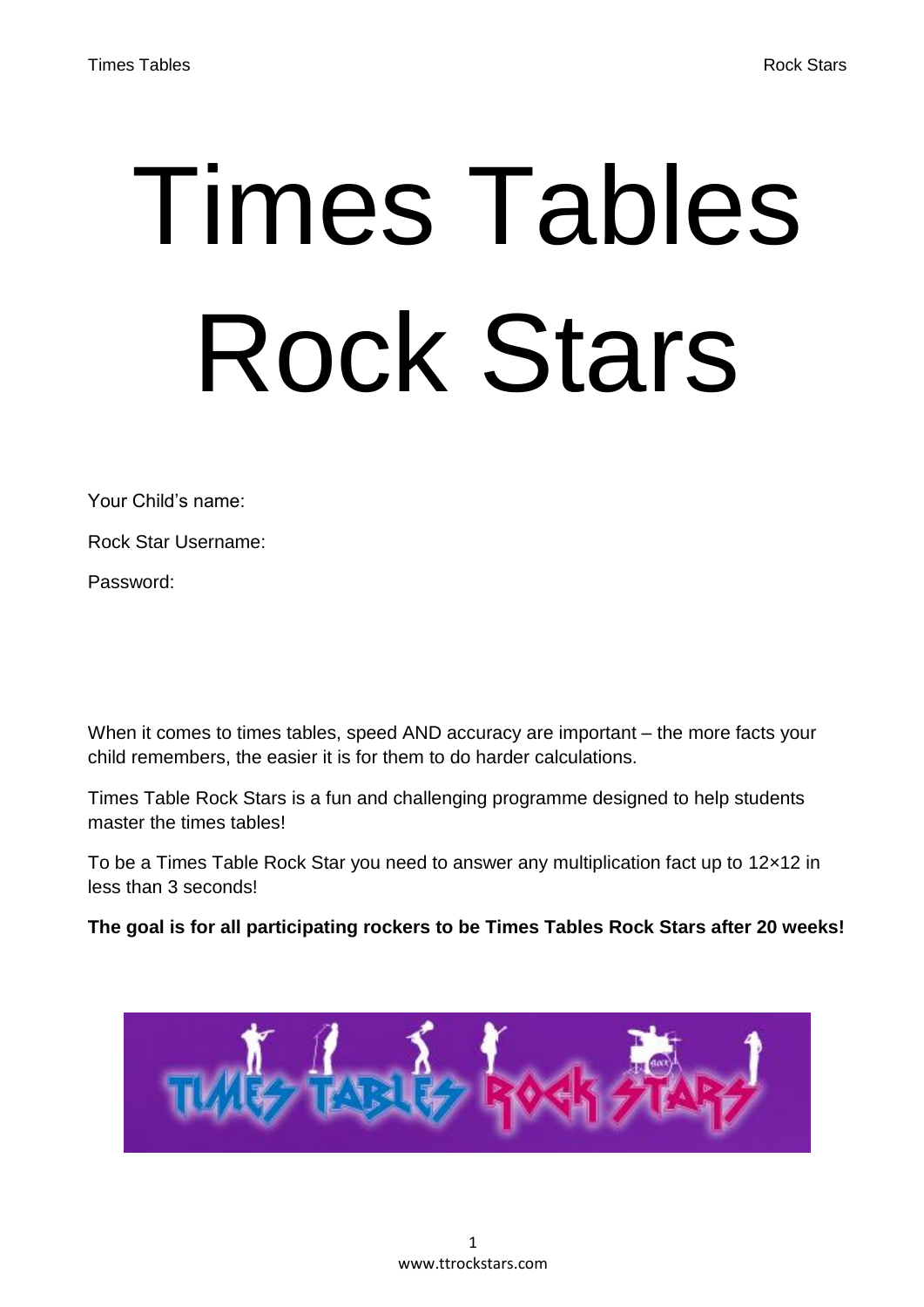### **Times Tables Rock Stars Rock Stars Rock Stars Rock Stars Rock Stars Rock Stars**

# Message to Parents

World famous rock musicians are the best at what they do because they've spent hours practising guitar chords, writing music or playing on the drums. It's just the same with times tables – all Times Table Rock Stars need to practise and practise and practise.

It's absolutely essential that your child does a little bit of times table practice every night. In our experience, short bursts of practise on a daily basis are more effective than spending hours once a week.

And this is where you come in. For your child to be fully motivated and for them to get the best out of the practice, they need your help. Without your praise and your reminders, without you sitting down next to them or checking their work, practising times tables will not feel important to your child.

In this handbook we have set out a plan for you to follow. It's the same plan every night but the times tables change each week. Our recommendation is that you are there to help them every evening for half hour during the first two weeks. This will help to establish a routine. After that, we recommend that you help your child get started for the first 10 minutes and then check on them at the end.

Over the course of the next few weeks and months, your child WILL get faster and more accurate with the times tables. All your hard work and theirs WILL make them a Times Table Rock Star!

# **Schedule**

These are the times tables we will be focusing on during the first four weeks. After this time, please refer to your child's homework book.

| Year 3 | <b>Times Table Focus</b> |
|--------|--------------------------|
| Week 1 | 2                        |
| Week 2 | 2                        |
| Week 3 | 5                        |
| Week 4 | 5                        |

| Year 4            | <b>Times Table Focus</b> |
|-------------------|--------------------------|
| Week 1            | 3                        |
| Week 2            | 3                        |
| Week <sub>3</sub> | 4                        |
| Week 4            | Λ                        |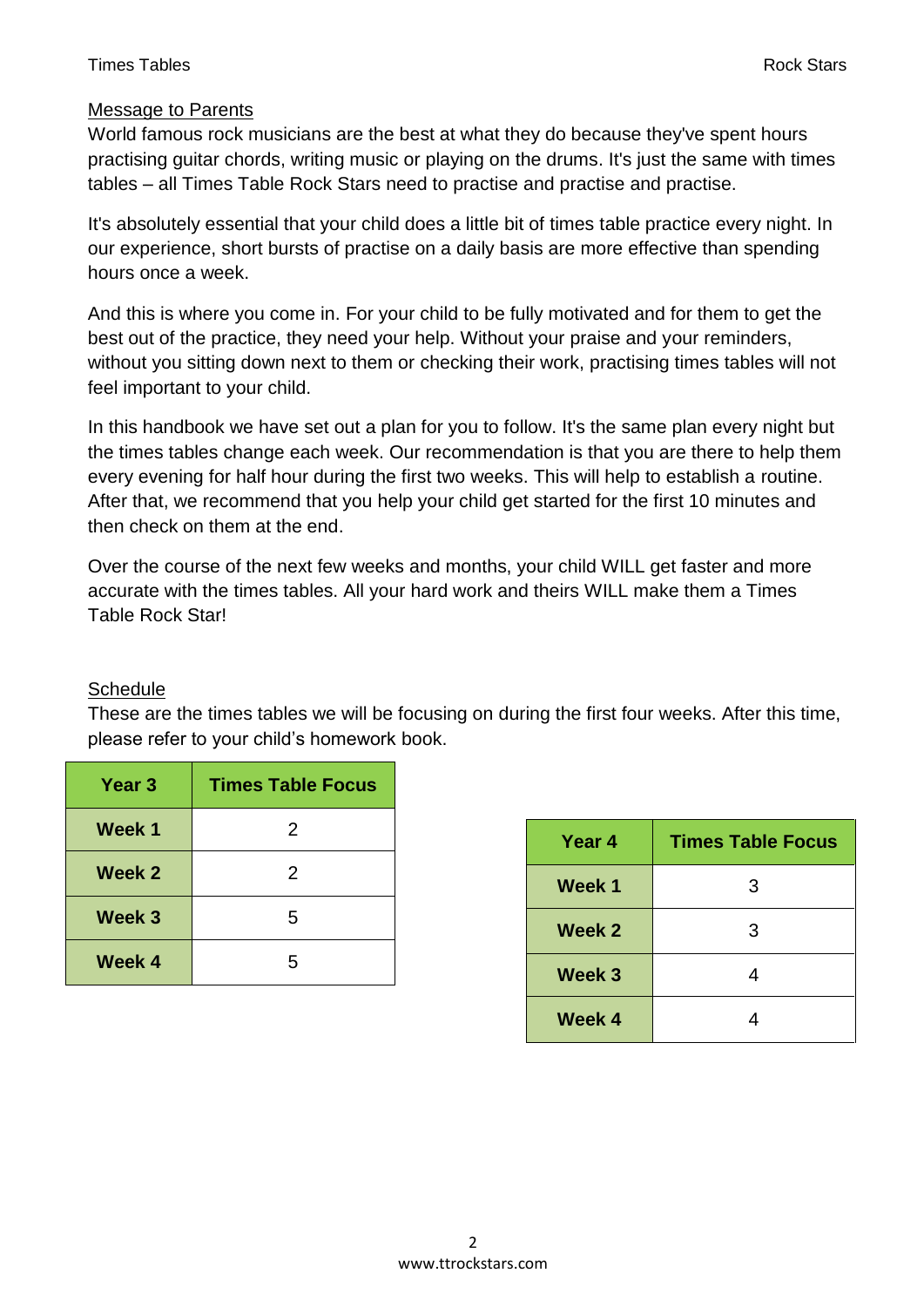# Rock Status

It's helpful to understand that the quicker your child can answer a times tables question, the higher their Rock Status. Use this list as a guide to help your child work out their Rock Status:

- ≤ 1 sec/qu = Rock God
- ≤ 2 secs/qu = Rock Legend
- ≤ 3 secs/qu = Rock Star ≤ 4 sec = Headliner
- 
- ≤ 5 secs/qu = Support Act
- ≤ 6 secs/qu = Breakthrough Artist
- $\leq$  7 secs/qu = Unsigned Act
- ≤ 8 secs/qu = Gigger
- $≤$  9 secs/qu = Busker
- ≤ 10 secs/qu = Garage Rocker
- > 10 secs/qu = Wannabe

# Practice Plan

Each evening, your child should follow this plan in the order presented below:

- 1. **Read the times tables out loud** (5 minutes) On the next page you will find all the times tables written out from the 3s up to the 12s. Together with your child, read the times tables that we are focusing on that week. For example, if it's week 3 of the Autumn half-term then concentrate on the 5 times table. Do it a second time round but this time your child should be trying to say them without reading them from the page. It is more important that they say them correctly than say them quickly at this stage.
- 2. **Write tables on a piece of paper** (up to 5 minutes) Your child should write down the times tables being focused on that week. Any piece of paper will do.
- 3. **Play online** (up to 10 minutes) Your child needs to have a login for ttrockstars.com from their teacher. Then they should play for a short while until they are successfully answering the questions quickly. Let your child's teacher know if you have difficulty accessing the internet or difficulty getting on to ttrockstars.com. You can also use the contact details on the website to ask for assistance.

**Total**: approximately 20 minutes

Reading the Tables

Read the times tables together with your child. Focus on the times tables that we are studying in school this week (see page 2).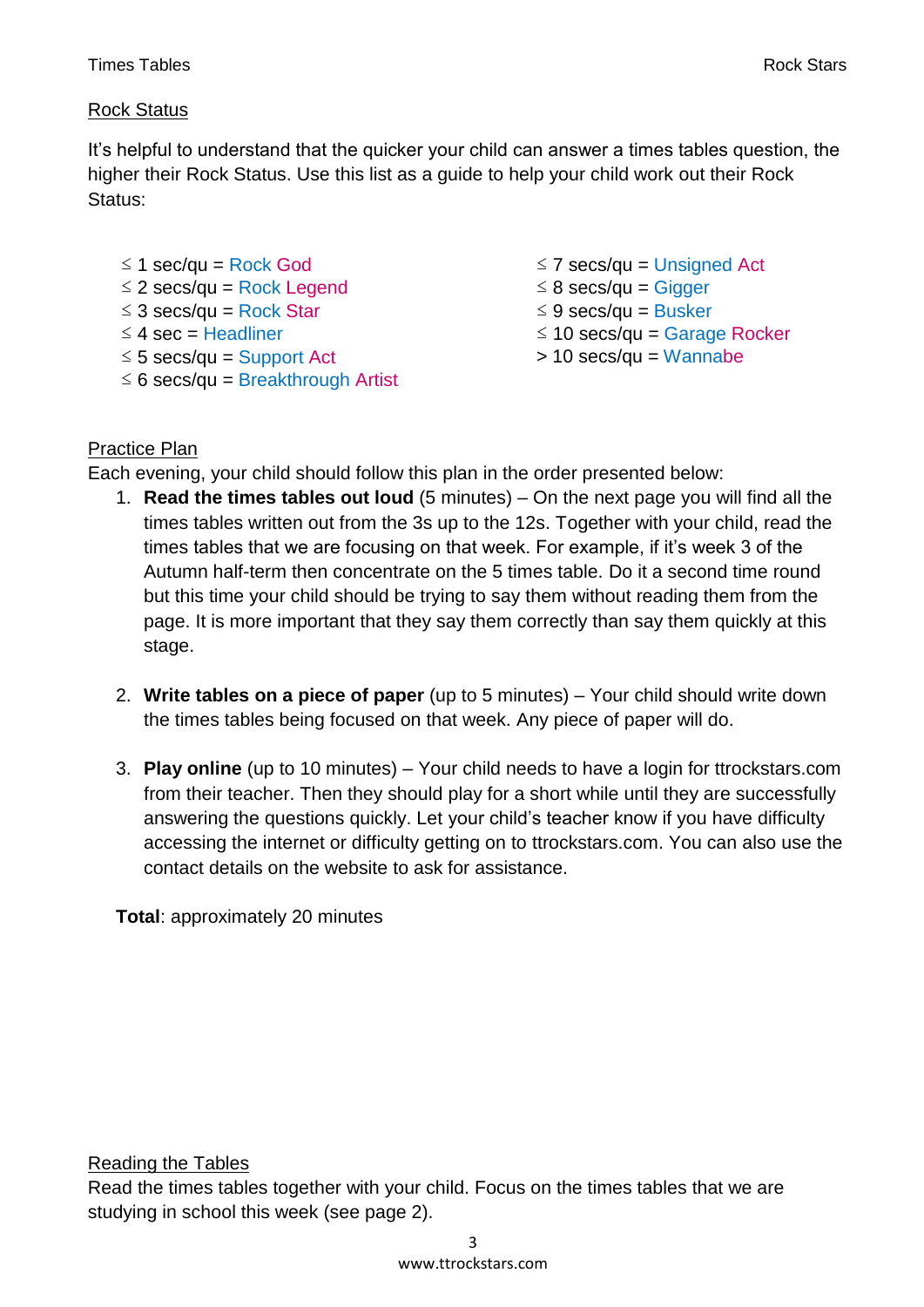ı

| 2 Times Table                        | 2 times 1 is 2       | 2 times 2 is 4       | 2 times 3 is 6       | 2 times 4 is 8       |  |
|--------------------------------------|----------------------|----------------------|----------------------|----------------------|--|
| 2 times $5$ is $10$                  | 2 times $6$ is $12$  | 2 times 7 is 14      | 2 times $8$ is $16$  | 2 times 9 is 18      |  |
| 2 times 10 is 20<br>2 times 11 is 22 |                      | 2 times 12 is 24     |                      |                      |  |
|                                      |                      |                      |                      |                      |  |
| <b>3 Times Table</b>                 | <b>4 Times Table</b> | <b>5 Times Table</b> | <b>6 Times Table</b> | <b>7 Times Table</b> |  |
| 3 times 1 is 3                       | 4 times is 4         | 5 times 1 is 5       | 6 times 1 is 6       | 7 times 1 is 7       |  |
| 3 times 2 is 6                       | 4 times 2 is 8       | 5 times 2 is 10      | 6 times 2 is $12$    | 7 times 2 is 14      |  |
| 3 times 3 is 9                       | 4 times 3 is 12      | 5 times 3 is 15      | 6 times 3 is 18      | 7 times 3 is 21      |  |
| 3 times 4 is 12                      | 4 times 4 is 16      | 5 times 4 is 20      | 6 times 4 is 24      | 7 times 4 is 28      |  |
| 3 times 5 is 15                      | 4 times 5 is 20      | 5 times 5 is 25      | 6 times 5 is 30      | 7 times 5 is 35      |  |
| 3 times 6 is 18                      | 4 times 6 is 24      | 5 times 6 is 30      | 6 times 6 is 36      | 7 times 6 is 42      |  |
| 3 times 7 is 21                      | 4 times 7 is 28      | 5 times 7 is 35      | 6 times 7 is 42      | 7 times 7 is 49      |  |
| 3 times 8 is 24                      | 4 times 8 is 32      | 5 times 8 is 40      | $6 \times 8$ is 48   | 7 times 8 is 56      |  |
| 3 times 9 is 27                      | 4 times 9 is 36      | 5 times 9 is 45      | 6 times $9$ is $54$  | 7 times 9 is 63      |  |
| 3 times 10 is 30                     | 4 times 10 is 40     | 5 times 10 is 50     | 6 times 10 is 60     | 7 times 10 is 70     |  |
| 3 times 11 is 33                     | 4 times 11 is 44     | 5 times 11 is 55     | 6 times 11 is 66     | 7 times 11 is 77     |  |
| 3 times 12 is 36                     | 4 times 12 is 48     | 5 times 12 is 60     | 6 times 12 is 72     | 7 times 12 is 84     |  |

| <b>8 Times Table</b>                  | <b>9 Times Table</b> | <b>10 Times Table</b> | <b>11 Times Table</b> | <b>12 Times Table</b> |
|---------------------------------------|----------------------|-----------------------|-----------------------|-----------------------|
| 8 times 1 is 8                        | 9 times 1 is 9       | 10 times 1 is 10      | 11 times 1 is 11      | 12 times 1 is 12      |
| 8 times 2 is 16                       | 9 times 2 is 18      | 10 times 2 is 20      | 11 times 2 is 22      | 12 times 2 is 24      |
| 8 times 3 is 24                       | 9 times 3 is 27      | 10 times 3 is 30      | 11 times 3 is 33      | 12 times 3 is 36      |
| 8 times 4 is 32                       | 9 times 4 is 36      | 10 times 4 is 40      | 11 times 4 is 44      | 12 times 4 is 48      |
| 8 times 5 is 40                       | 9 times 5 is 45      | 10 times 5 is 50      | 11 times 5 is 55      | 12 times 5 is 60      |
| 8 times 6 is 48                       | 9 times 6 is 54      | 10 times 6 is 60      | 11 times 6 is 66      | 12 times 6 is 72      |
| 8 times 7 is 56                       | 9 times 7 is 63      | 10 times 7 is 70      | 11 times 7 is 77      | 12 times 7 is 84      |
| 8 times 8 is 64                       | 9 times 8 is 72      | 10 times 8 is 80      | 11 times 8 is 88      | 12 times 8 is 96      |
| 8 times 9 is 72                       | 9 times 9 is 81      | 10 times 9 is 90      | 11 times 9 is 99      | 12 times 9 is 108     |
| 8 times 10 is 80                      | 9 times 10 is 90     | 10 times 10 is<br>100 | 11 times 10 is<br>110 | 12 times 10 is<br>120 |
| 8 times 11 is 88                      | 9 times 11 is 99     | 10 times 11 is<br>110 | 11 times 11 is<br>121 | 12 times 11 is<br>132 |
| 8 times 12 is 96<br>9 times 12 is 108 |                      | 10 times 12 is<br>120 | 11 times 12 is<br>132 | 12 times 12 is<br>144 |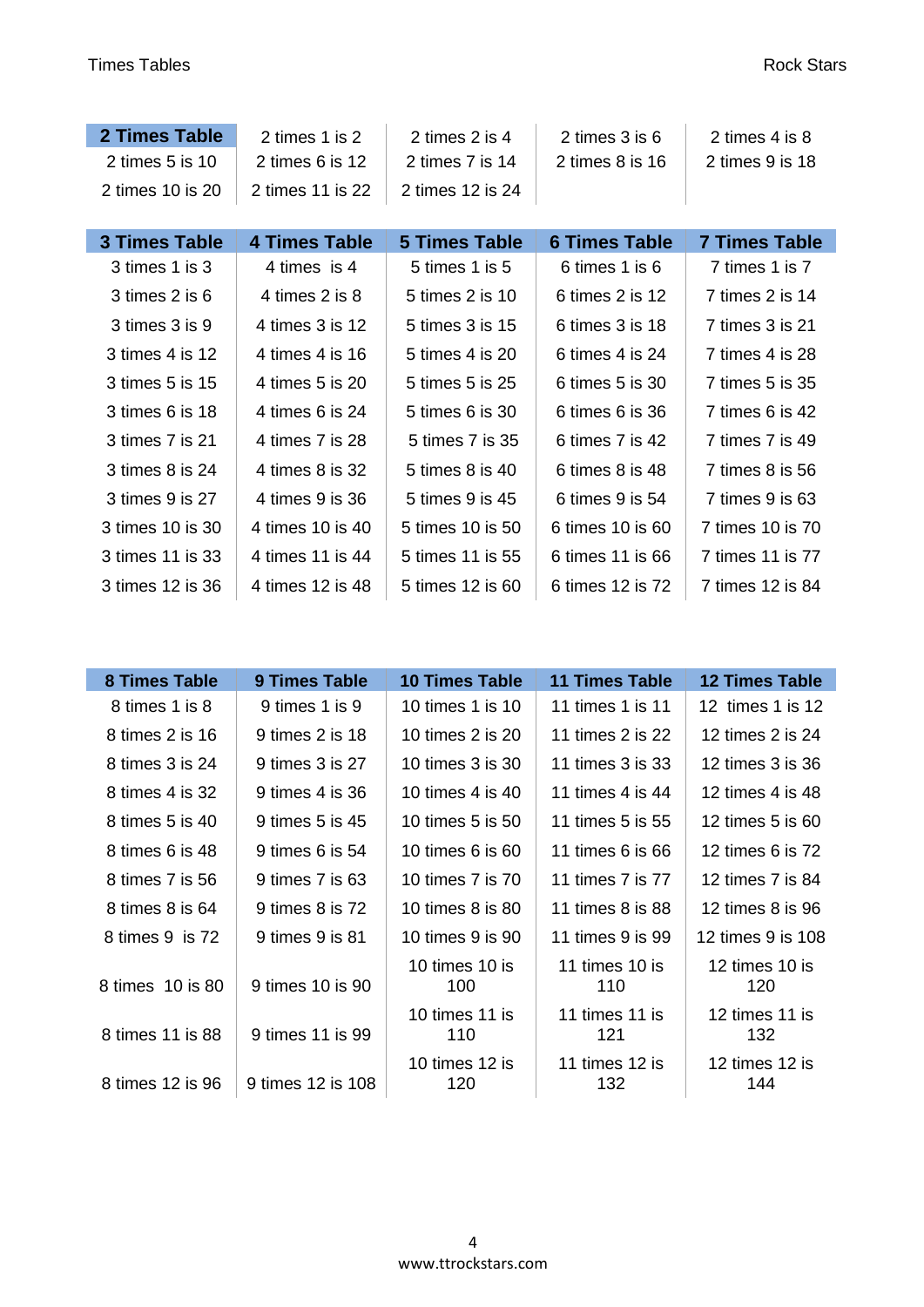

- 1. Type ttrockstars.com into your browser's address bar.
- 2. Log in. Your child's details are on the first page of this booklet.

| Register<br>Home<br><b>Benefits</b><br>Login | <b>Getting Started</b><br><b>Contact Us</b><br>Events $\overline{\phantom{a}}$<br><b>About</b><br>$S$ ign in |
|----------------------------------------------|--------------------------------------------------------------------------------------------------------------|
| School goes here                             | Your school or organisation<br>Pick your school or organisation<br><b>Username Or Email</b>                  |
| Username goes here                           | <b>Password</b>                                                                                              |
| Password goes here                           | □ [Show Password]<br>Forgotten your password? Set yourself a new one.<br>Sign In                             |
| えっれかんまくっとけんま                                 | Designed by Allrollover.<br>メズけだしゃくえんけんや                                                                     |

# 3. Play!

There are 4 different game modes, which you can find out about on the back.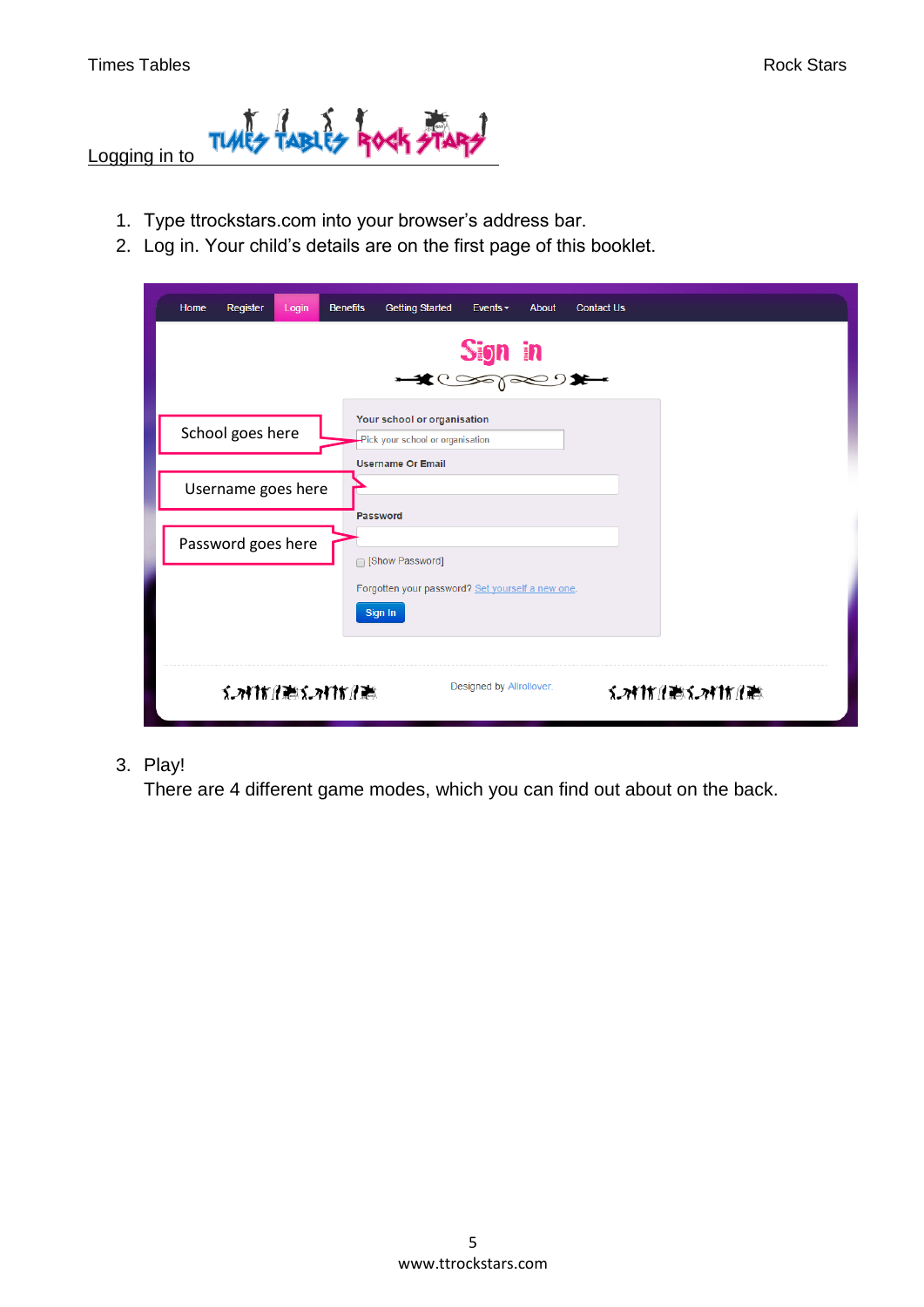#### Game Modes

# **Single Player**

**Garage** - the questions will only come from the times tables the teacher has set for the week. As pupils start to answer questions, TT Rock Stars works out which facts they take longer on and will give them more of these questions to answer. The Garage is best for getting quicker at a few facts. Players get 10 coins per question.

**Studio** - the questions in the Studio can be anything from 2x2 up to 12x12. TT Rock Stars calculates each the mean speed from their last 10 games in the Studio and translates into a Rock Status:

Under 1 second per question to become a Rock God

Under 2 seconds per question to become a Rock Legend

Under 3 seconds per question to become a Rock Star

Over 3 seconds is a Busker

They earn 1 coin per question and the Studio is the place for them to set their best time across all the tables.

# **Multiplayer**

**Rock Arena** - The Arena allows players to compete against all other members of their Band (their Bandmates would need to join the same game in order to compete together).

A new Arena game starts every 15 seconds and once the clock starts they race to answer more questions than the others. In the Arena, questions will only come from the times tables the teacher has set for the week, similar to the Garage. They earn 1 coin per correct answer.

**Rock Festival** - The Rock Festival games are open to players from around the world. Like the Arena, there is no limit to the number of players who can join a game; however, unlike the Arena, questions are selected at random from 2x2 to 12x12. Pupils might choose the Rock Festival if they were playing at home (and therefore couldn't easily synchronise playing against a classmate) or wanted to compete against others not in their Band. They earn 1 coin per correct answer.

#### The times tables to practice

As a rough guide, these are the tables to practice according to the year group of your child.